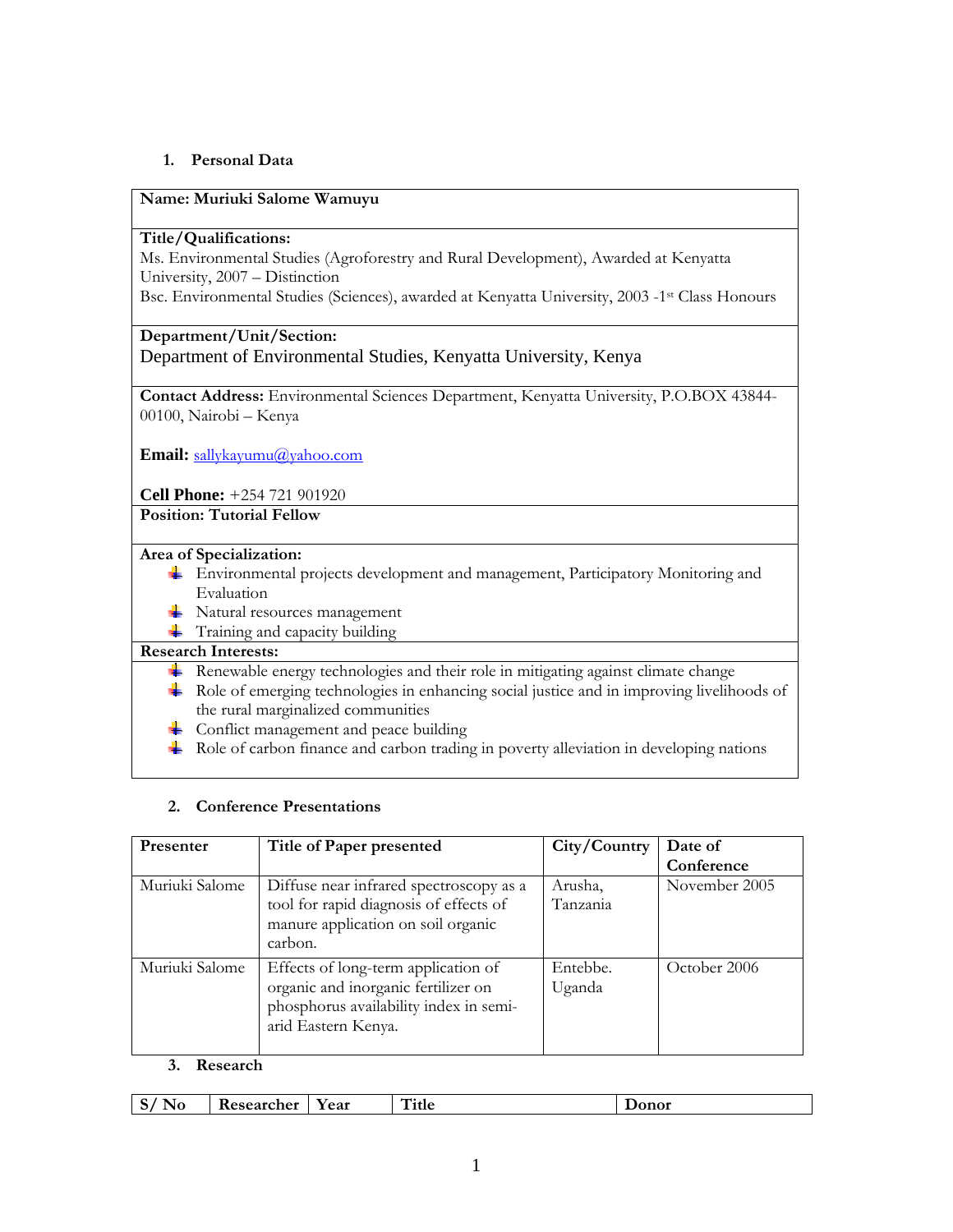| Muriuki<br>Salome | $2004 -$<br>2006 | Assessment of long-term<br>impacts of organic and<br>inorganic fertilizers on soil<br>extractable phosphorus and<br>carbon in Machang'a, Mbeere<br>District, Kenya | Rockefeller Foundation |
|-------------------|------------------|--------------------------------------------------------------------------------------------------------------------------------------------------------------------|------------------------|

# **4. Funded projects**

| S/N <sub>0</sub> | Researcher   Year | Title | <b>Granting Body</b> | Funding<br>US\$) |
|------------------|-------------------|-------|----------------------|------------------|
|                  |                   |       |                      |                  |
|                  |                   |       |                      |                  |
|                  |                   |       |                      |                  |

## **5. Publications**

| $S/N0$ . Author | Year | Title | Journal ISBN/ISSN<br>Reference<br>No. |
|-----------------|------|-------|---------------------------------------|
|                 |      |       |                                       |
|                 |      |       |                                       |
|                 |      |       |                                       |

# **6. Consultancy and community service**

| $S/N0$ .                      | Consultant  | Consulting                  | Year      | <b>Title Consultancy Service</b> |
|-------------------------------|-------------|-----------------------------|-----------|----------------------------------|
|                               | (s)         | Person/Body/                |           |                                  |
|                               |             | Organization                |           |                                  |
| $\mathbf{1}$                  | Muriuki     | Intermediate Technology     | Dec       | Monitoring and Evaluation        |
|                               | Salome      | Development Group           | $2007 -$  | of Development Projects          |
|                               |             | $(T\text{IDG})$             | June      |                                  |
|                               |             |                             | 2009      |                                  |
| $\mathfrak{D}_{\mathfrak{p}}$ | Muriuki     | International Service for   | April     | Programme Assistant              |
|                               | Salome      | Acquisition of Agri-        | $2006$ to |                                  |
|                               |             | biotechnology Applications- | August    |                                  |
|                               |             | (ISAAA)                     | 2007      |                                  |
| 3                             | Muriuki     | Ewaso Nyiro North           | 2008      | An evaluation of                 |
|                               | Salome/Jane | Development Authority       |           | <b>Environmental Impacts</b>     |
|                               | Mugwe       | (funded by the World Bank)  |           | (EIA) of water boreholes in      |
|                               |             |                             |           | Isiolo and Laikipia Districts    |
| $\overline{4}$                | Muriuki     | ITDG (funded by Cordaid     | 2008      | An Evaluation of the             |
|                               | Salome      | and the Brooke Hospital for |           | Impacts of an Animal             |
|                               |             | animals)                    |           | Welfare Project on Rural         |
|                               |             |                             |           | Livelihoods in Mandera           |
|                               |             |                             |           | district                         |

## **7. Affiliation to Professional Bodies**